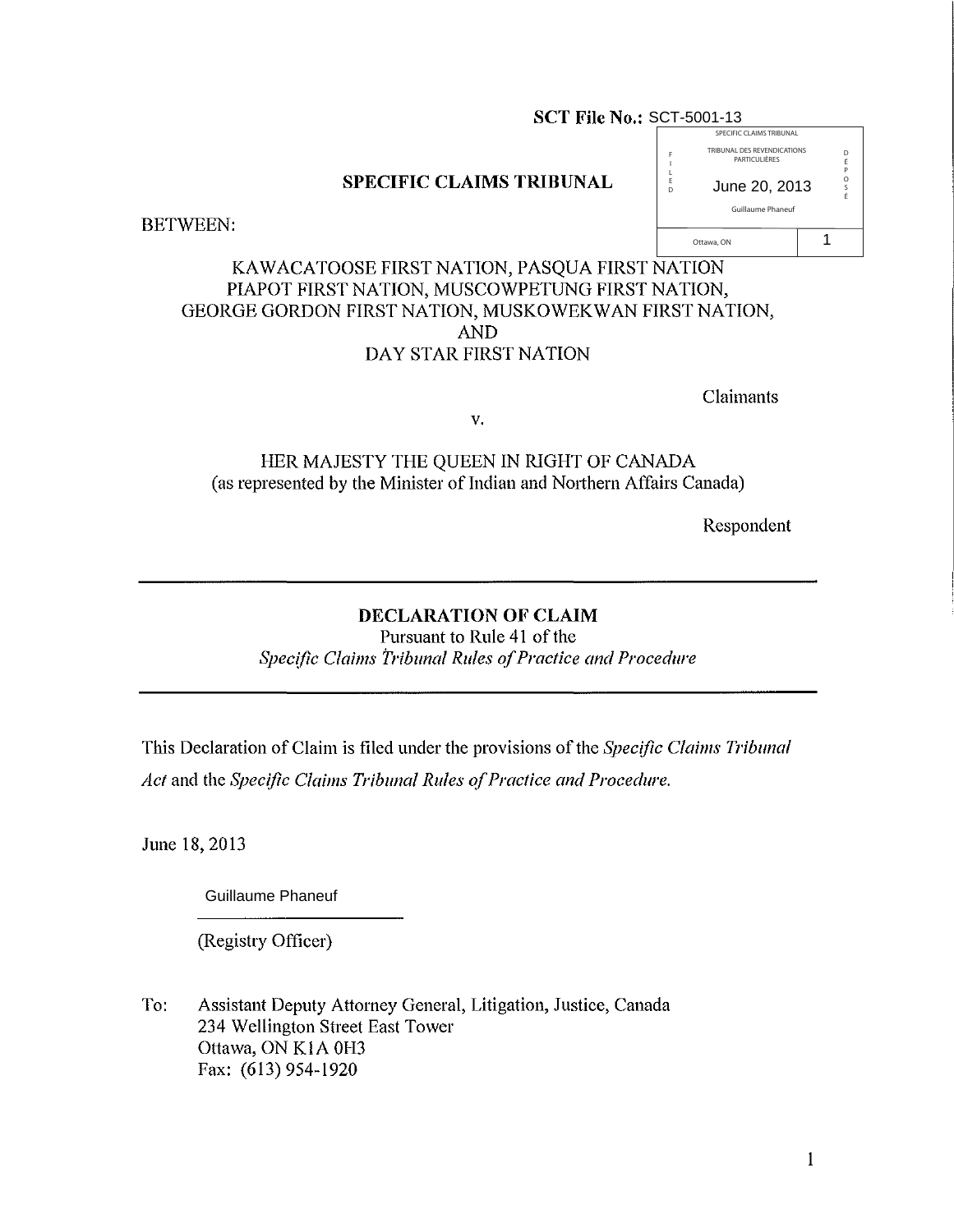# I. Claimants  $(R. 41(a))$

I. The Claimants, Kawacatoose First Nation, Pasqua First Nation, Piapot First Nation, Muscowpetung First Nation, George Gordon First Nation, Muskowekwan First Nation and Day Star First Nation (the "First Nations"), confirm that they are First Nations within the meaning ofs. 2(a) of the *Specific Claims Tribunal Act,* located in the province of Saskatchewan.

# II. Conditions Precedent  $(R. 41(c))$

2. The following conditions precedent, as set out in s. 16(1) ofthe *Specific Claims Tribunal Act,* have been fulfilled:

> 16(1)(a) The claim was previously filed with the Minister and the Minister has notified the First Nations in writing of his decision not to negotiate the claim, in whole or in part.

- 3. The Last Mountain Reserve No. 80A 1918 surrender claim was submitted to the Specific Claims Branch on June 7, 2008 on behalf of Piapot, Day Star, Kawacatoose, Muskowekwan, Star Blanket, Pasqua and George Gordon First Nations.
- 4. On March 31,2009, Anik Dupont, Director General, Specific Claims Branch, advised the First Nations that a review of the claim had been completed and that it was filed with the Minister as having met the minimum standards pursuant to the *Specific Claims Tribunal Act* and as set out in the *Specific Claims Policy and Process Guide.*
- 5. On December 8, 2011, Senior Assistant Deputy Minister Patrick Borbey advised the Piapot, Day Star, Kawacatoose, Muskowekwan, Muscowpetung, Star Blanket, Pasqua, George Gordon and Little Black Bear First Nations (the last of which had later joined as a party to the submission) that some of the allegations raised were accepted for negotiation. With respect to the surrender, Canada's position was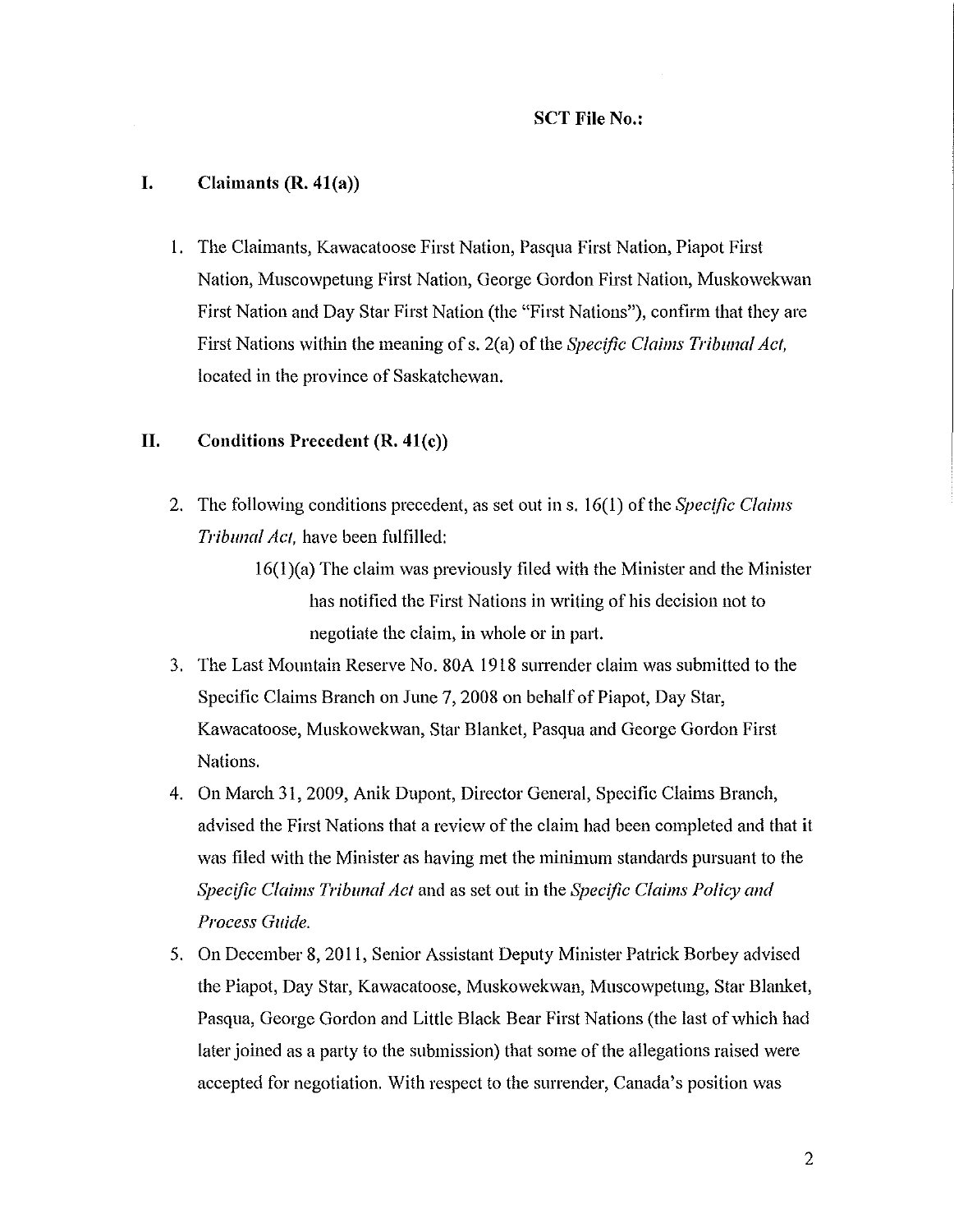that it did not breach its pre-surrender fiduciary duty and had complied with all *Indian Act* requirements for the taking of the surrender. The improper surrender allegation was not accepted for negotiation.

- 6. The December 8, 2011 letter noted that the issue of who the proper beneficiary First Nations were remained outstanding and that, prior to commencing negotiations, the beneficiary issue had to be resolved. Canada pointed out that determining the proper beneficiaries would impact on all aspects of the negotiations, including whether the surrender pursuant to provisions of the *Indian Act* was required from certain First Nations. Canada advised it would inform all First Nations of its position on the beneficiary question by February 2012.
- 7. On February 28, 2012 Acting Senior Assistant Deputy Minister Joelle Montminy determined that of the nine First Nations who submitted the specific claim, the Day Star, Pasqua, Piapot, Muscowpetung, Muskowekwan, George Gordon and Kawacatoose First Nations were proper beneficiaries. Canada was prepared to negotiate with the beneficiaries identified only aspects of the submission accepted for negotiation.
- 8. On February 28, 2012 a letter from Acting Senior Assistant Deputy Minister Joelle Montminy was sent to the Star Blanket First Nation and Little Black Bear First Nation stating that, although they were two of the nine First Nations that submitted the claim, they were not proper beneficiaries and therefore Canada would not engage in negotiations with them.
- 9. On February 28, 2012 a letter from Acting Senior Assistant Deputy Minister Joelle Montminy was issued to the Standing Buffalo First Nation advising that the Last Mountain Reserve No. 80A 1918 Surrender claim had been submitted by a number ofFirst Nations. It was Canada's position that the Standing Buffalo First Nation had an interest in 80A and the settlement of the claim. Canada therefore extended an invitation to the Standing Buffalo First Nation to participate in the process to settle the claim.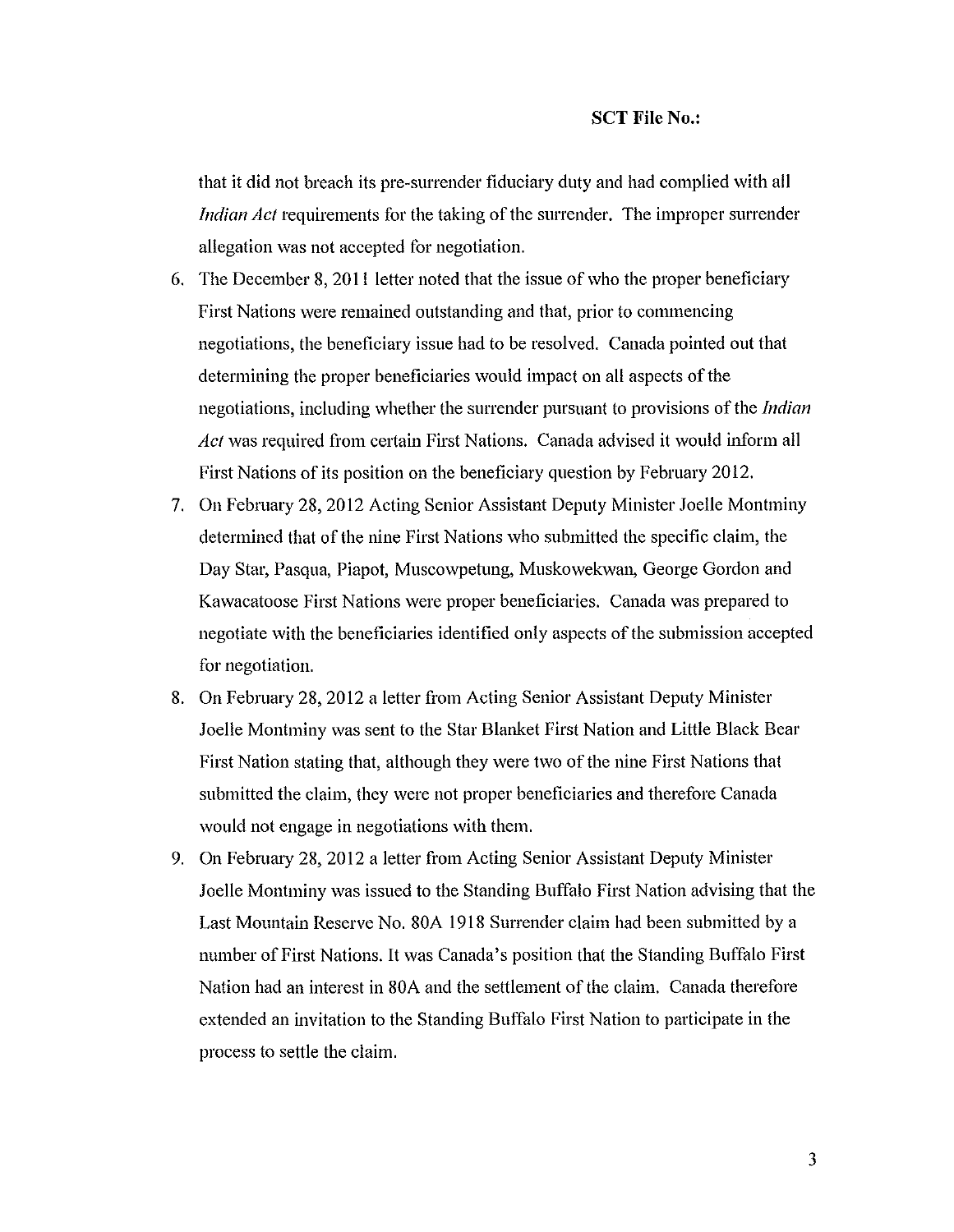- 10. By way of a letter to Canada dated March 12, 2012 the Peepeekisis First Nation asked to be considered a claimant in the Last Mountain Reserve 80A claim. In a letter dated April 12, 2012, Anik Dupont, Director General, Specific Claims Branch advised the Peepeekisis First Nation they would not be added as a claimant and it was Canada's position the First Nation was not a proper beneficiary to the claim.
- 11. At a meeting of the First Nations with an interest in the claim, on April 17, 2012, instructions were given to inquire of Canada whether negotiations could proceed on those aspects of the claim accepted for negotiation while determining the validity of the surrender proceeded by way of a Declaration before the Tribunal.
- 12. In July 6, 2012 e-mail correspondence from Lyle Henderson, negotiator for Canada, advised that it was Canada's position it would not be appropriate to "split" the claim for purposes of both negotiating and litigating the same issues, the same facts and the same transaction concurrently.

# **III.** Claim Limit  $(Act, s.20(1)(b))$

13. Although the First Nations have not considered what the potential compensation might be, for purposes of these proceedings the First Nations do not seek compensation in excess of \$150 million.

### **IV. Grounds** (Act, s.14(1))

- 14. The following are the grounds for the specific claim, as provided for in s.14 of the *Specific Claims Tribunal Act:*
	- 14(b) a breach of a legal obligation ofthe Crown under the *Indian Act*  pertaining to lands reserved for Indians; and
	- 14(d) an illegal disposition by the Crown of reserve lands.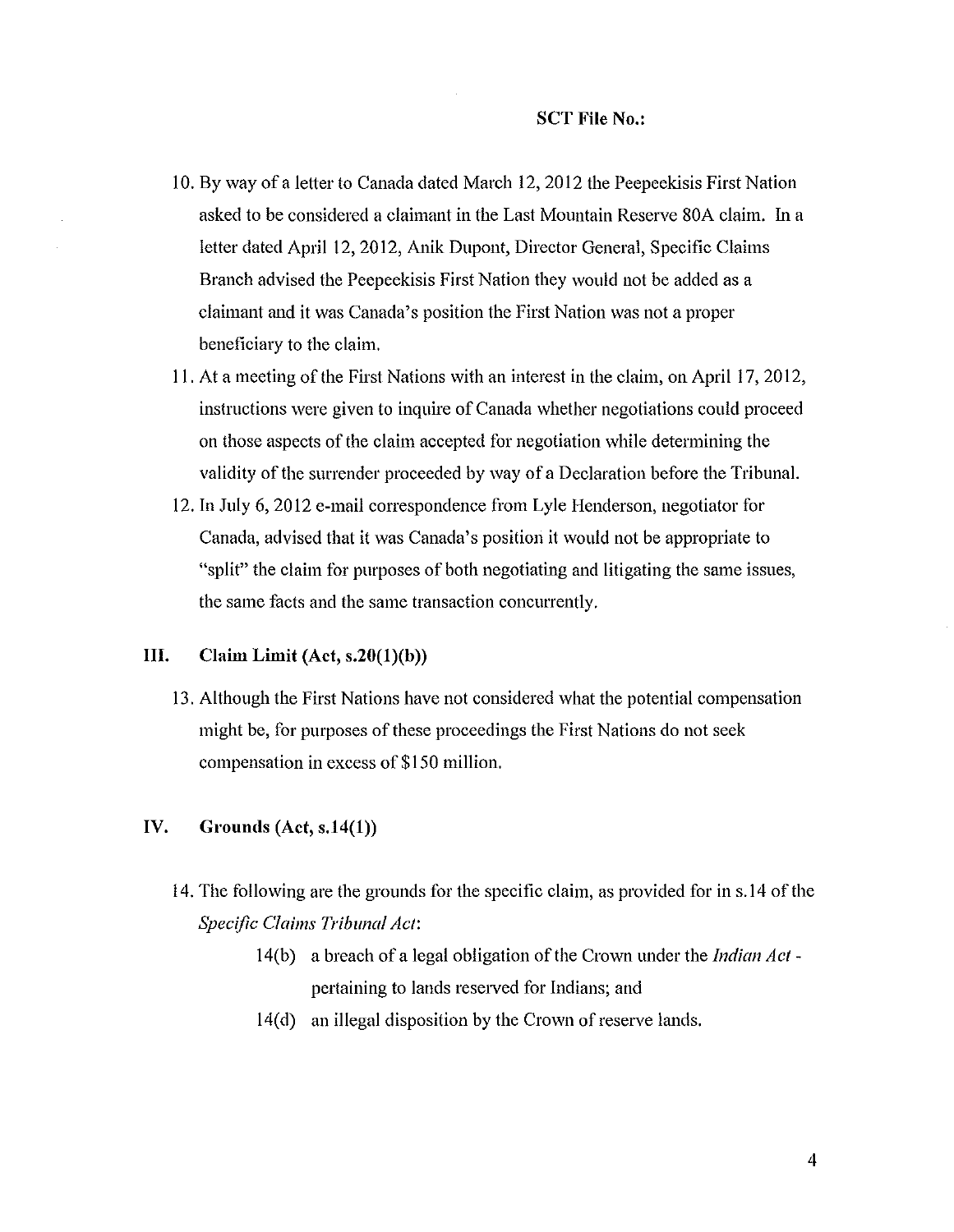#### V. Allegations of Fact  $(R, 41(e))$

- IS. Last Mountain Indian Reserve 80A, on the Little Arm River, on the south side of Long or Last Mountain Lake in the Qu'Appelle Valley, Saskatchewan, composed of2.2 sq. miles (1,408 acres), was surveyed by Nelson in 1885 and confirmed on May 17, 1889 by Order in Council 1151 as a "Fishing Station for the use of the Touchwood Hills and Qu'Appelle Valley Indians...."
- 16. In 1907 the Department of Indian Affairs instructed Agent Graham to take up the question of the surrender of IR 80A. Graham inquired whether, in order to obtain a surrender, he was required to approach Piapot, Muscowpetung, Pasqua, the Sioux of Qu'Appelle Agency, Gordons, Muscowekwan, Day Star and Poormans or whether he could simply obtain a surrender from those living on IR 80A.
- 17. Secretary McLean responded that it was:

*sufficient, under provisions of the Indian Act, to take a surrender of this reserve ji'om the Indians resident on or near the same and interested therein, but ofcourse the Indiansfor whom the reserve was set aside would be entitled to share in the distribution ofthe moneys received therefore.*

- 18. On February 24, 1908, Graham wrote to Secretary McLean returning the surrender forms and stating "the Indians interested in this reserve would not consider the proposition."
- 19. In 1913, there was a request by CPR Engineer Daniels to acquire 40 acres of 80A to lay a pipeline for the purpose of erecting bottle works from a spring on the reserve. Agents Murison and Nicol arranged for an "ad hoc" surrender signed by Chiefs and Councils from Poorman, Day Star, Gordon and Muskowekwan. Despite this Secretary McLean wrote to Daniels that, because the Indians were quite adverse to the surrender, the Department could not consider the request for the land.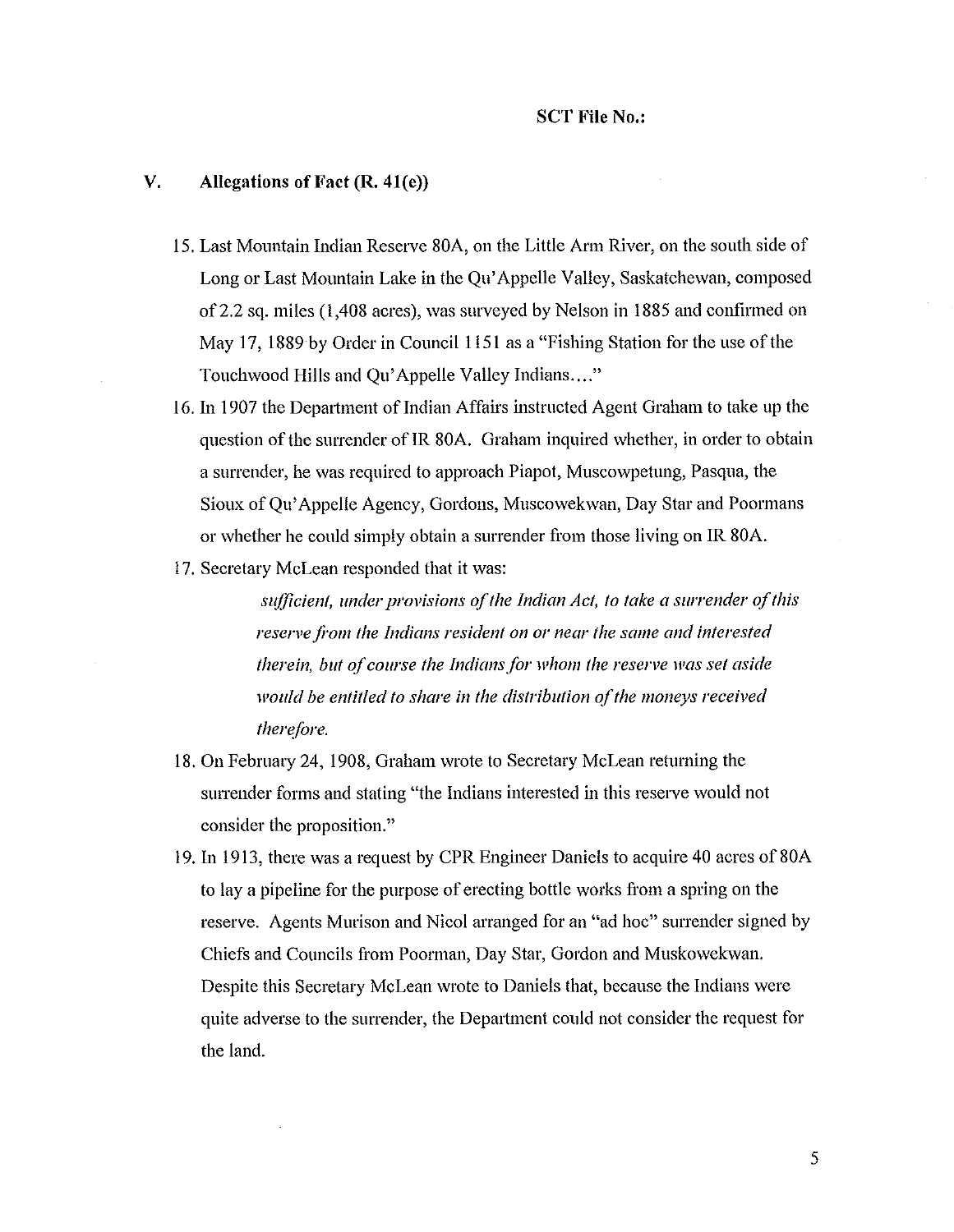- 20. In 1913 Secretary McLean inquired of Agent Murison which bands were interested in IR 80A "of the five bands in the Touchwood Agency and four bands in the Qu'Appelle Agency". Agent Murison reported the File Hills Agency included Muscowequons, Gordons, Day Stars and Poormans. In the Qu'Appelle Agency he said "old Indians" claim Piapot had no claim to the Fishing Station; Pasqua and Muscowpetung had fishing privileges on Qu'Appelle Lake and were not mentioned when the Fishing Station was set aside; and Peepeekesis was the only Band to have a right to share in the Fishing Station.
- 21. In February 1918, Deputy Superintendent General Scott requested surrender forms be sent to Inspector Graham so a surrender could be taken simultaneously from the Qu'Appelle and Touchwood Hills Agency Bands. This followed a number of events concerning IR 80A: permission being granted to use spring water on reserve to provide water to Regina Beach in 1915; frequent usage of the reserve by campers in the summer starting in 1916; a request to build a hotel on the reserve in 1916; concern raised in 1917 about sanitation conditions on the reserve; and a request in January, 1918 for permission to graze and produce hogs.
- 22. By letter dated May 17, 1918 Commissioner Graham forwarded a surrender document to Deputy Superintendent General Scott, dated March 23, 1918, for the surrender of 1,408 acres of IR 80A, in trust to sell, signed by the Touchwood Agency Chiefs from George Gordon, Poorman, Day Star and Muscowequon and the Qu'Appelle Agency Chiefs from Muscowpetung, Pasqua and Piapot.
- 23. The affidavit in support of the alleged surrender dated March 23, 1918 was signed with Agent Murison by Chief Gordon, Chief Kinequon, Chief Tawekesiquape and Chief Desjarlais from the Touchwood Agency. The second affidavit in support of the alleged surrender dated May 9, 1918 was signed with Agent Christianson by Chief Cappo, Chief Pasqua, and Chief Musqua from the Qu'Appelle Agency.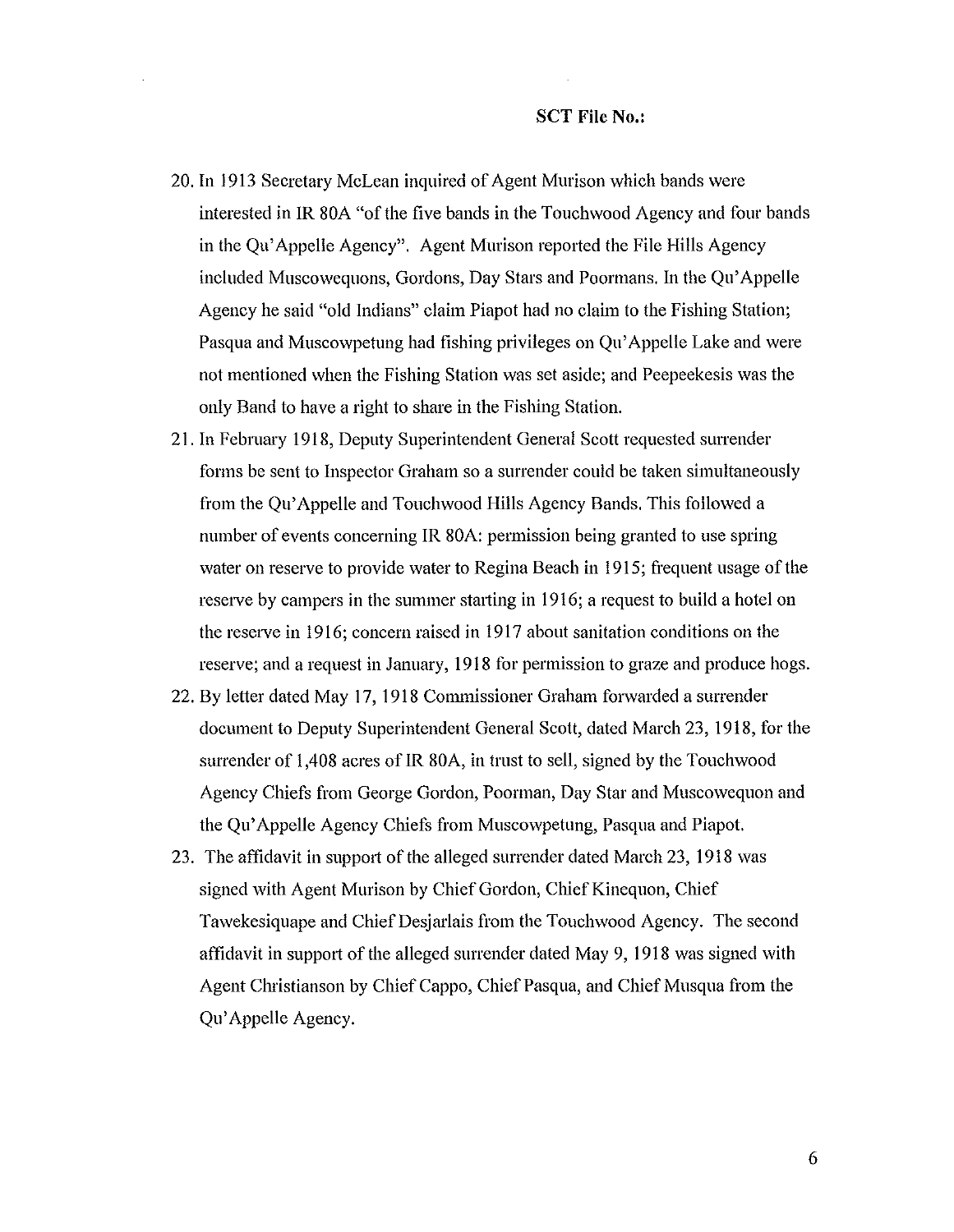- 24. On May 27, 1918, Secretary McLean requested Inspector Graham provide information "as to the number of Indians of these bands entitled to vote, the number present at the meetings, the number voting for the surrender, and the number voting against."
- 25. On June 13, 1918, Inspector Graham provided certificates from Agents Christianson and Murison certifying that from Qu'Appelle Agency: Muscowpetung 18 for, none against, 6 absent; from Pasqua 19 for, none against, 6 absent; and from Piapot 31 for, none against, 21 absent. From the Touchwood Agency: Poorman 30 for, none against, 8 absent; from Day Star 18 for, none against, 1 absent; from Gordon 42 for, none against, 6 absent; and from Muscowequon 38 for, none against and 4 absent.
- 26. On June 29, 1918, Order in Council P.C. 1813 was passed pursuant to s.49 of the *Indian Act* approving the "duly authorized surrender" by Muscowpetung, Pasqua and Piapots bands from the Qu'Appelle Agency and Poorman, Day Star, George Gordons and Muscowequon bands from the Touchwood Agency.
- 27. On June 4, 1919, 33 lots were sold by auction. Later, in July 1919, an additional 50 lots were sold. In August 1919 an additional 18 lots were sold. Some additional lots were sold in September, October and November 1919. However, by January 1938 it was reported there were 58 unsold lots.
- 28. Despite the surrender stipulation that the surrendered land be sold, on April 27, 1922 the Department and the Village of Regina Beach entered into a 21-year lease of nine acres of lakefront property for recreational purposes with a right to renew for another 21 years. On August 15, 1923, a lease was entered into between the Department and the Regina Beach Golf and Country Club for a quarter section of land to develop a municipal golf course. On June 18, 1928, a renewal of the lease was granted to the Village of Regina Beach, who had received the lease by assigmnent. On June 16, 1928, a grazing lease covering 160 acres was granted for five years with Florence Dufree, with a right to renew for further five years. Another five-year grazing lease, of approximately 450 acres,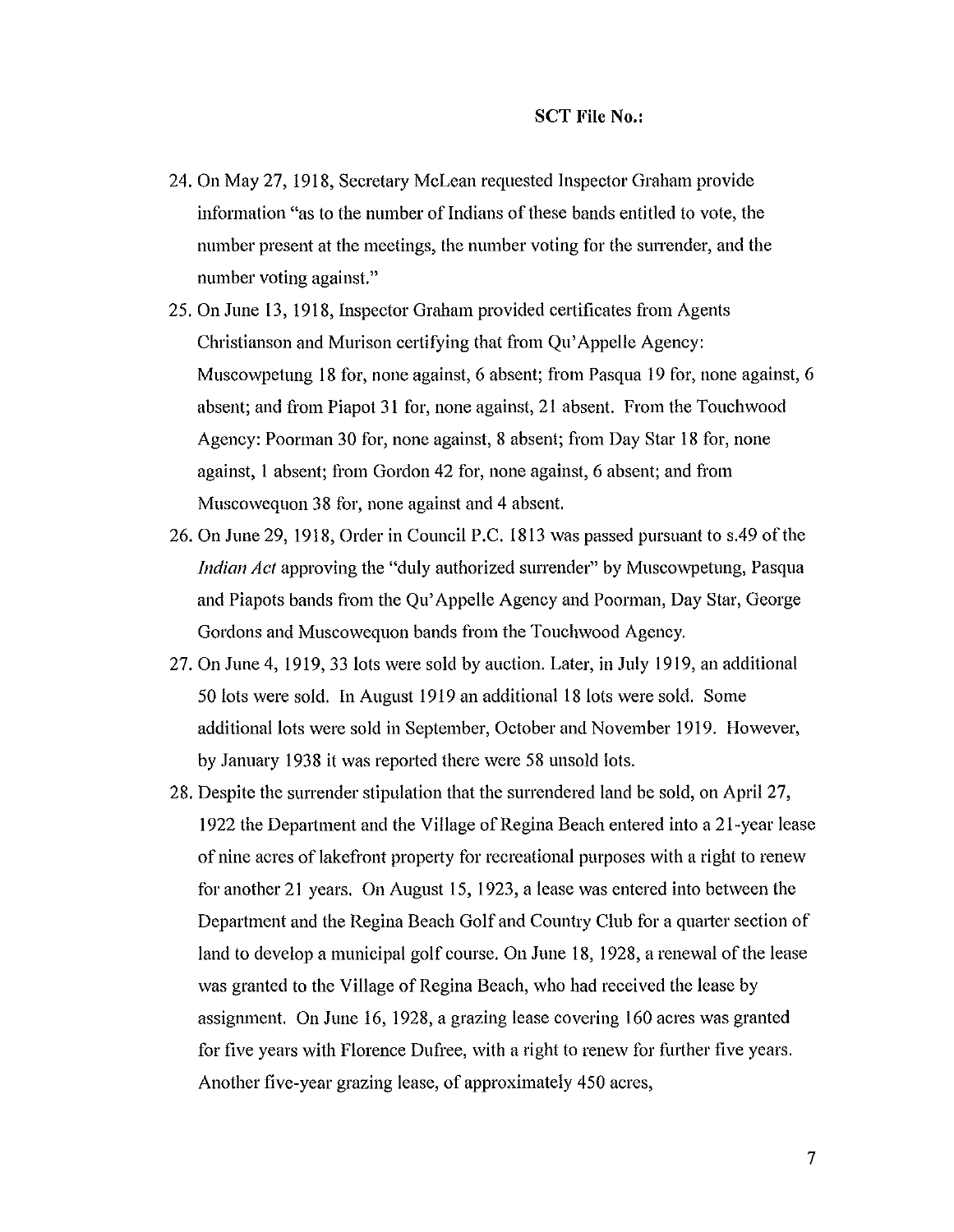was granted to F. Wollatt on October 10, 1930, with a right to renew for another five years. Finally, on May 22, 1935, the Depmiment entered into a lease with the Village of Regina Beach for 1,207.5 acres for a term of 20 years.

- 29. When it came to the distribution of the sale proceeds, Chief Surveyor Bray, in a memo dated September 23, 1919, wrote to the Department that IR 80A was set apart for the Touchwood Hills and Qu'Appelle Valley Indians and the surrender was made by Muscowpetung, Pasqua, Piapot, Poorman, Day Star, George Gordon and Muskowekwan Bands to whom the settlement funds should be distributed.
- 30. On June 20, 1924, Commissioner Graham wrote to Deputy Superintendent General Scott regarding claims by the File Hills Indians who claimed to be entitled to a share in the proceeds, which in his opinion "is well founded, that they are Qu'Appelle Indians". He referenced elders who said the fishing station 80A was for bands who had no access to fishing lakes which excluded Pasqua and Piapot but included Poorman, Day Star, Muscowequan, Gordons, File Hills Bands and Muscowpetung.
- 31. Chief Surveyor Robertson reviewed the matter. In a memorandum to the Deputy Minister he reported the survey by Nelson was for the Touchwood Hill and Qu'Appelle Valley Indians which for Touchwood were Poorman, Day Star, Gordon, and Muscowequan Bands, and for the Qu'Appelle Bands he was inclined to consider as being intended to include Piapot, Muscowpetung, Pasqua and Standing Buffalo. He could not understand why Standing Buffalo was excluded unless it was because it bordered on the Fishing Lake (but, he mentioned, so did Pasqua) or because it was an "American Sioux" band.
- 32. Although the File Hills Bands could be considered part of the Qu"Appelle Valley, Surveyor Robertson further reported that, had the File Hills Bands been considered at the time of the survey, Surveyor Nelson would have specifically mentioned them in his report and the obvious site for their fishing station would have been Fishing Lake. Surveyor Roberson eliminated other more easterly bands, who could be considered part of the Qu'Appelle Valley, since they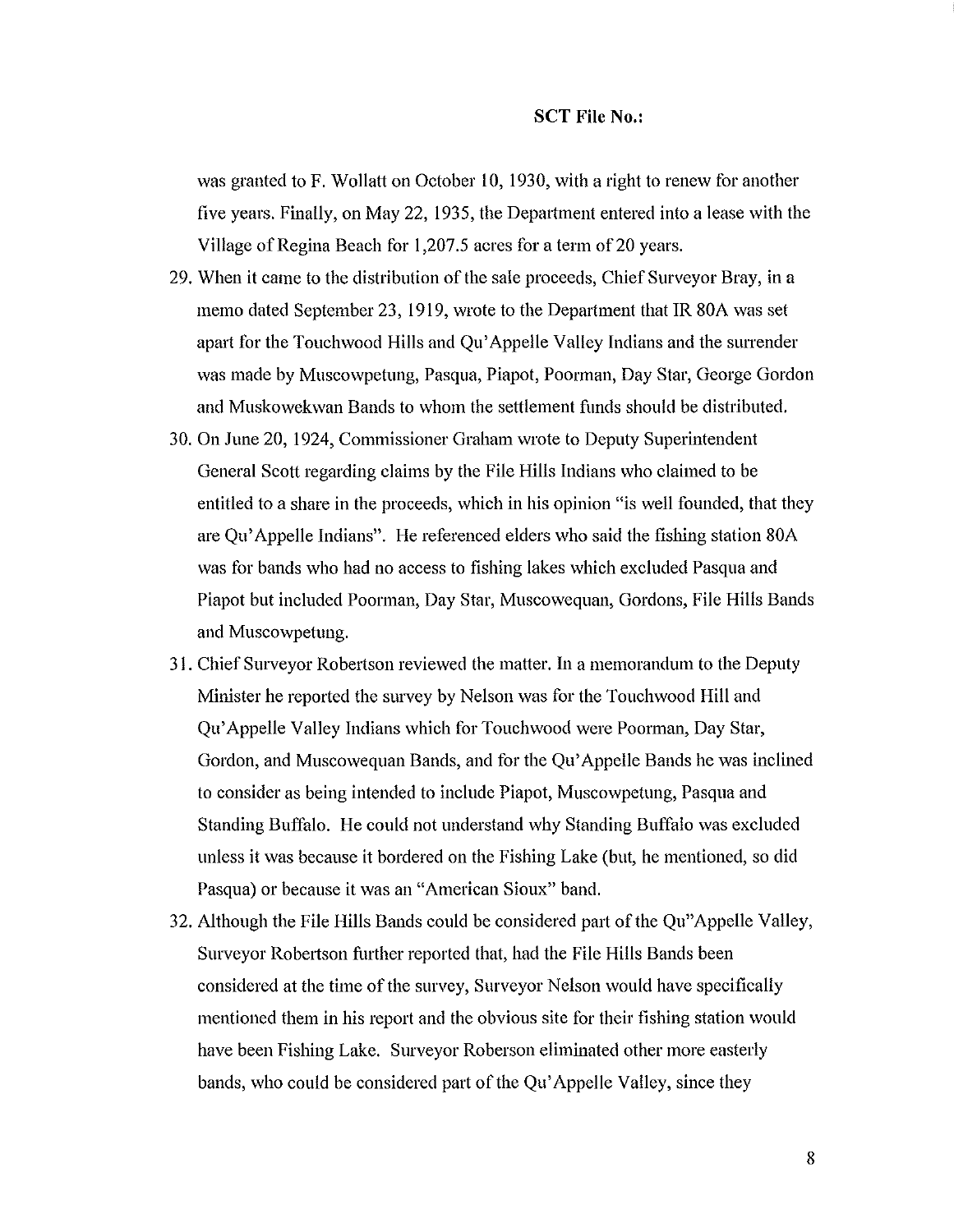bordered on Crooked and Round Lakes, and Kakewistahaw was given a special reserve at Crooked Lake.

- 33. Deputy Superintendent Scott wrote to Graham on July 19, 1924 that, although the File Hills reserves of Little Black Bear, Okanese, Peepeekeesis and Star Blanket could geographically be included under the term Qu'Appelle Valley Indians, this would also include the Assiniboine reserve, as well as the Kakewistahaw, Cowesses, Sheseep and Sakimay reserves. In his view Qu'Appelle Valley Indians was a "misnomer" since Qu'Appelle reserves, with the exception of Standing Buffalo (described by him as American Sioux Indians), were known as those around Fort Qu'Appelle as Piapot, Muscowpetung and Pasqua. Although 80A might not have been intended for Pasqua, he was reluctant to exclude them from sharing in the proceeds, since the correspondence at the time of the survey did not exclude them. This finding, as to who were the Touchwood and Qu'Appelle Indian Bands, Scott considered was consistent with those bands Graham had considered were eligible to vote in the surrender.
- 34. The distribution of the settlement proceeds up until 1937 were made proportionately to the seven bands that allegedly participated in the surrender. However, on August 29, 1938, a lawyer for the Touchwood Agency Bands stated that the four bands he represented asserted that the Qu'Appelle Bands had no interest in IR 80A since they were located next to a lake or close to one, that the fishing station was intended only for them and that the Qu'Appelle Bands should not receive the benefits of the settlement proceeds. The Director of Indian Affairs responded, that according to the Order in Council confirming the reserve in 1889 for the Touchwood Hill and Qu'Appelle Valley Indians, the Indian Bands who had an equal interest in IR 80A were Piapot, Muscowpetung, Standing Buffalo, Pasqua (from Qu'Appelle Valley) and Gordon, Muscowequan, Day Star and Poorman (from the Touchwood Hills district).
- 35. Later in March, 1949, the Regional Supervisor of Indian Agencies inquired of the Department as to which bands were entitled to share in the surrender proceeds,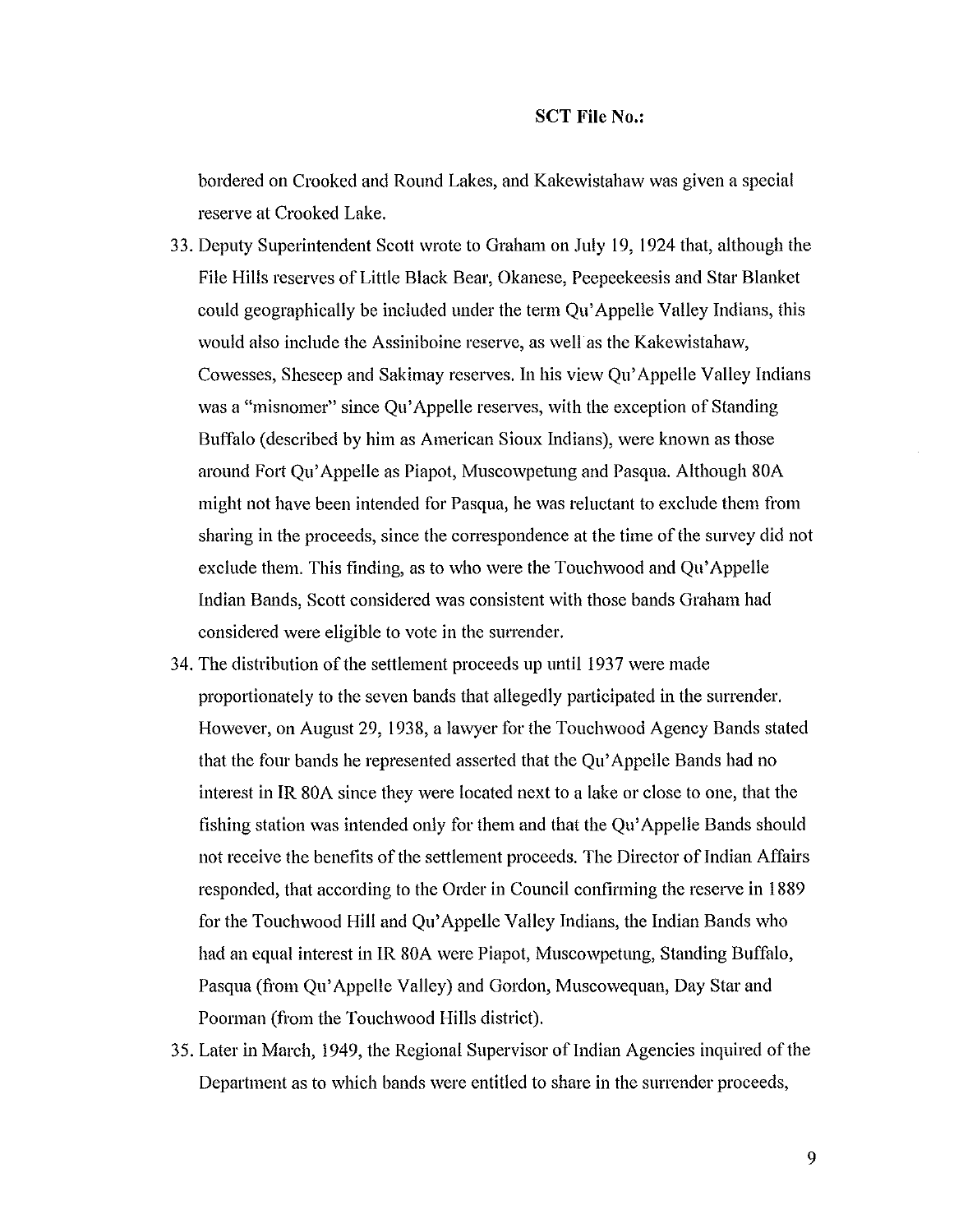since some Indians claimed specific areas ofthe reserve were allocated to them while others mentioned they had rights to the reserve. In response Superintendent Allen, Reserves and Trusts, in a letter dated April 2, 1949, stated IR 80A was set aside for the benefit of Pasqua, Piapot, Muscowpetung, Gordon, Day Star, Poorman and Muskowekwan Bands.

36. On February 25, 1954, Mr. Wang, Member of Parliament for Qu'Appelle, forwarded to the Minister of Citizenship and Immigration a letter dated February 9,1954 from Piapot Chief Ball and Councillors Crowe and Watetch alleging that the signatories to the surrender were approached individually over three months by Inspectors Murison and Christianson to sign the surrender; that no meeting was held; and that Chief Ball was interpreter at the time and was therefore aware of the repeated requests. He also identified the bands for which the reserve was set apart. Chief Ball wrote, in part:

> *The signatories to the surrender were approached individually and were all illiterate and the last on the list was Masqua who was the Chiefof Piapot Reserve at the time. While the signature ofMasqua was on the surrender, in March 1918, he was approached time and again for three months ajier that, by the then Inspectors lv/urison and Cheristianson and was asked to sign the document.*

*When Piclpot askedfor a fishing reserve for his band and six other bands, namely; Muscowpetung's, Gordon's, Poorman's, Day Star, Muscowequan and Little Black Bear, fi'om Hayter Reed, who as the Indian Commissioner, he was allotted the 80A reserve bordering on Last lVJountain Lake. The Pasqua Reserve had a lake bordering their reserve, so they had no share in 80A ...*

37. In support of this was a statement enclosed with the letter from Chief Ball which stated:

> *This is to certifY that as a private member in* 1918, *during the summer months* of *May, June, July, I was asked to act as an interpreter for*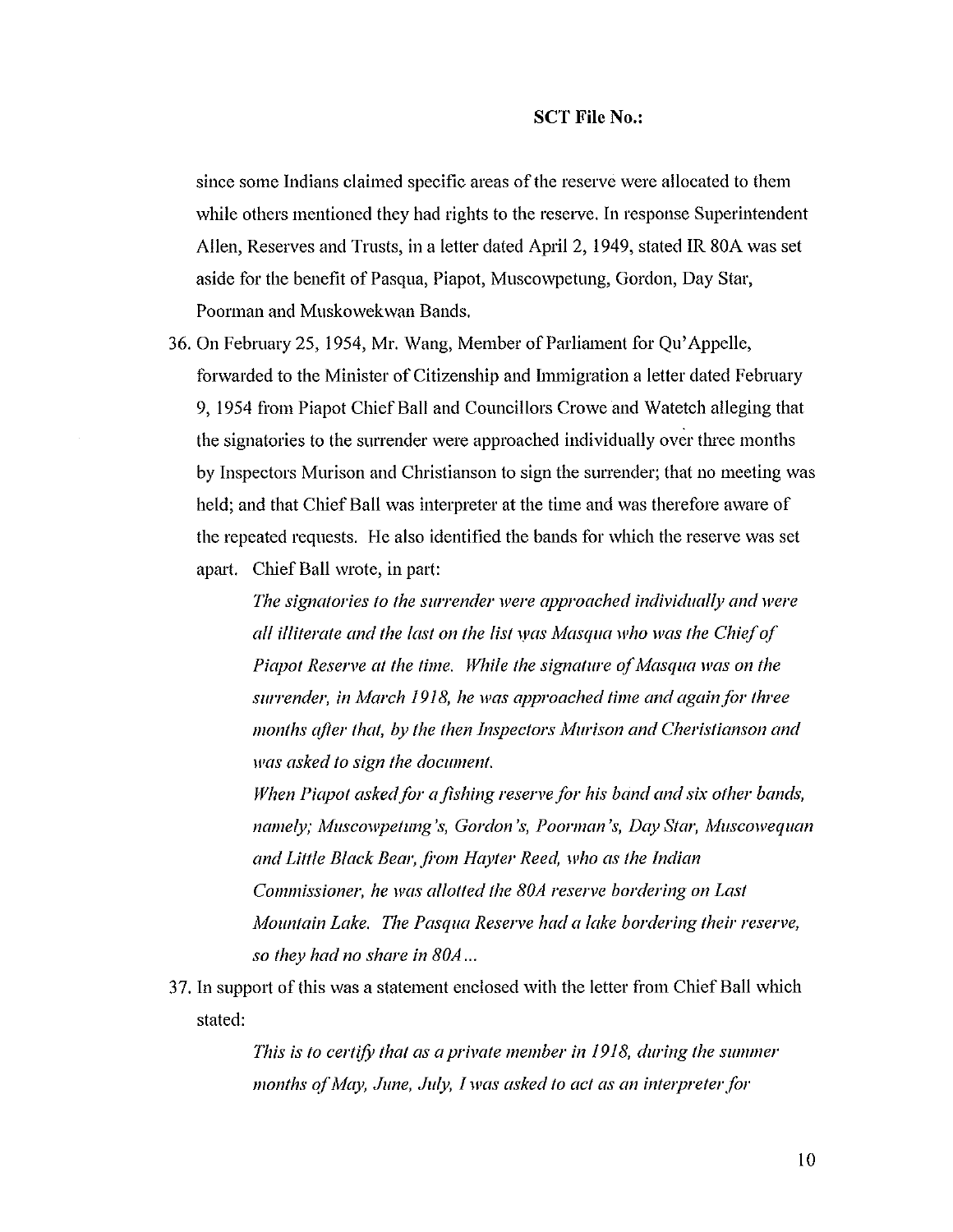*Inspector Christianson to explain to Chief Masqua that his signature was necesswy to finish the deal or surrender. Masqua replied to the Inspector that he did not have the right without the Band's permission to sign any document. He never signed or put his mark asfor as I knell'.*

- 38. On May 21, 1954, Chief Ball and Councillor Watetch wrote a follow up letter to the Minister of Citizenship and Immigration stating that until recently no one at Piapot knew of the surrender; that Piapot, Muscowpetung and Little Black Bear had specified portions of IR 80A set aside for them; that Pasqua had no interest in 80A since their reserve bordered a lake; that the Touchwood Bands did not have an interest in 80A since they had their own Fishing Stations; that a list of Piapot members could verify there was never a surrender meeting; and that Inspector Christianson persisted over three months to get Chief Masqua to sign the surrender.
- 39. On May 25, 1954 Director Jones replied to the Piapot Chief and Councillors "there was no evidence uncovered that would indicate that the surrender was not given in accordance with the provisions ofthe then Indian Act" and that the consent of a majority of the members was obtained. Furthermore, he stated that while Pasqua was to share in the reserve Little Black Bear was not, having been allocated a reserve in the File Hills area.
- 40. However, in a memorandum dated June 17, 1954, Mr. Jones acknowledged:

*.. .It* is *velY difficult to comment on this case because the Indian Affairs Branchfile* 01' *files covering the period at which the surrender was taken have been lost for some years and we have no records concerning the surrender which would indicate whether it was properly taken* 01' *was taken in the manner suggested by ChiefBall, that is, by merely having the Chiefs ofthe respective Bands sign the surrender. There* is *suspicion in the minds ofour officials that the claim by the Indians may be only too true but* it *seems next to impossible to substantiate thisji'om our records for, as stated above, we have none that are material...*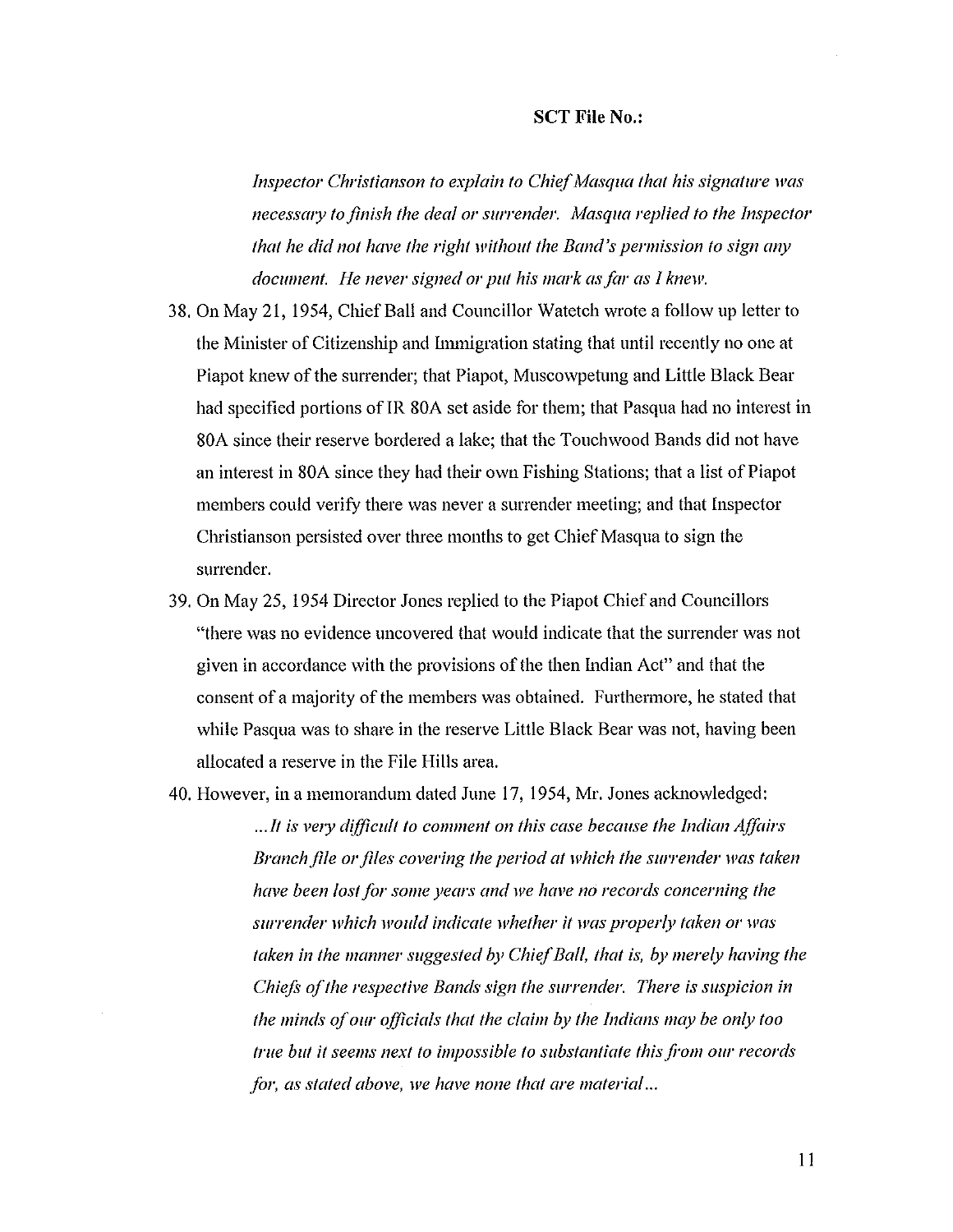41. On December I, 1954 Superintendent Brown wrote to Jones that he had reviewed the matter of IR 80A and could not confirm or discount the allegations made by Chief Ball. He suggested another interview with Chief Ball stating that a further investigation was fruitless until they discovered something more to go on.

> *As mentioned, there* is *some uncertainty as to what Bands were entitled to have an interest in this Reserve. The Reserve was set aside as afishing station 'for the Indians ofthe Touchwood Hills and Qu 'Appelle areas" and ourfirst records on the subject sholl' that Poorman's, Day Star, 1\1uscowequan, Gordon's, Piapot, A1uscowpetung and Pasqua were the Bandsfalling within the general nomenclature ofthe establishment. Who decided this* is *not clear and it* is *always possible the decision was wrong, but until someone can establish thisfact, we have no alternative but to assume these were the proper Bands*....

> *As was pointed out, there* is *no definite evidence to sholl' either that the surrender was improperly taken or that the wrong Bands have been sharing the lanc!, and until we have something more definite to go on, it* is *not* seen what further Investigation can be made by the Department....

- 42. Following an interview with Chief Ball by Mr. Jones, Mr. Brown indicated in a memorandum dated February 4, 1955 that, although Chief Ball was not completely satisfied with the investigation, there was no point in making a further investigation or inquiries into the propriety of the surrender and who had an interest. He realized it was next to impossible to prove otherwise so he was prepared to let the matter drop.
- 43. In December, 1956, Mr. Forier wrote to Mr. Tallant, Barrister and Solicitor, regarding the claim by Peepeekeesis that they had an interest in IR 80A. According to Forier, although Peepeekeesis was part of the Qu'Appelle Agency at one time, its reserve was not located in the Touchwood Hills or the Qu'Appelle Valley and therefore Peepeekeesis never had an interest in IR 80A.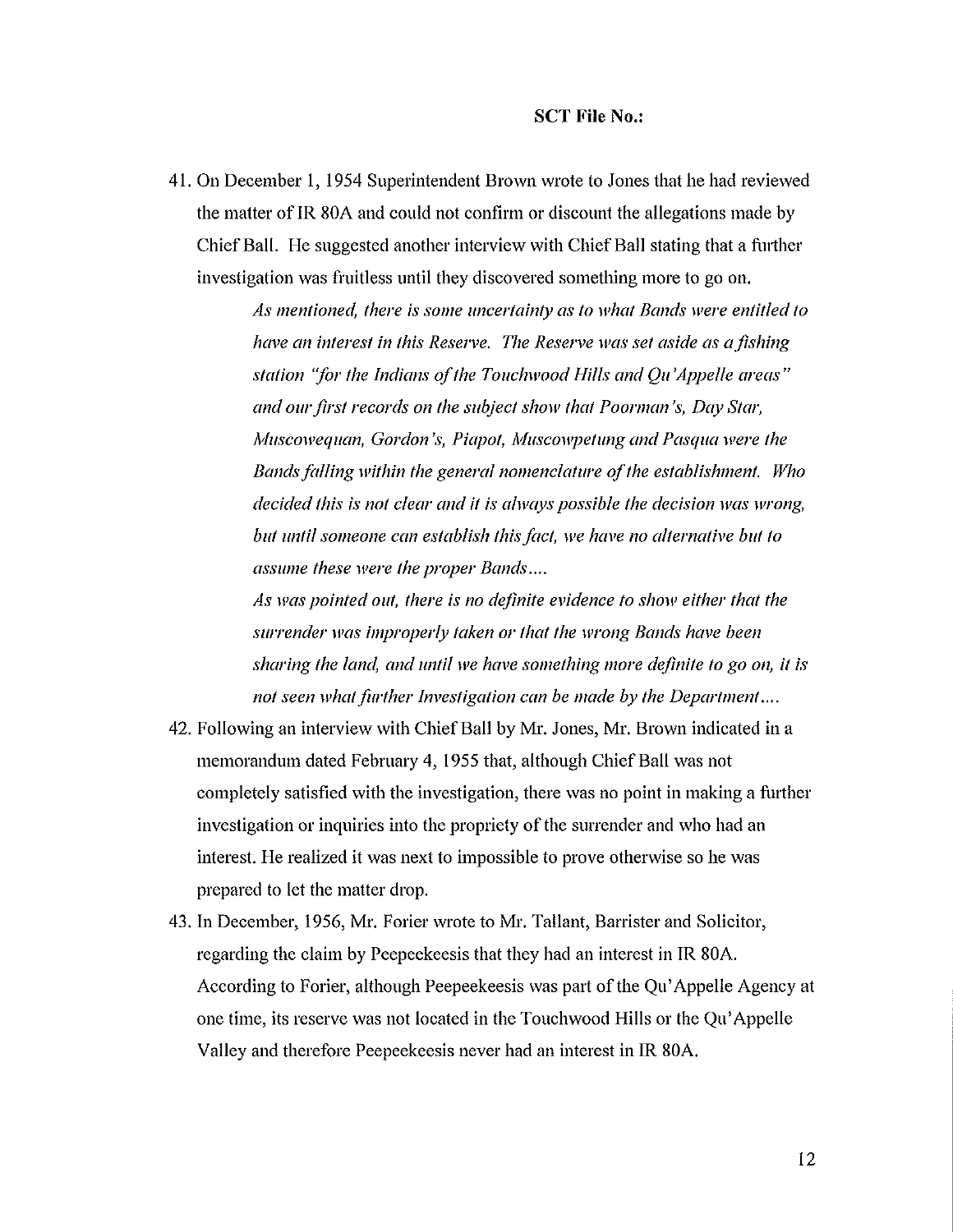- 44. When the question of a long term lease of the remaining lands on IR 80A came up in February 1958, Colonel Jones wrote that, when discussion about this was raised with the Piapot Band, they were opposed to the lease and the only question discussed was "to the effect that the surrender, away back in 1918, was obtained under false pretenses, and that Masqua, who was then Chief of the Piapot Band, did not sign the surrender."
- 45. Later in March 1958, Assistant Regional Supervisor Warden reported on a visit he had made to Piapot concerning the lease of IR 80A where he met with the Chief and Council, as well as three elders. He reported little progress was made because of "their attitude with respect to their contention that the surrender taken in 1918 was not a legal one. They still state the Band members never voted on the surrender as stated in the copies of the documents in our possession."
- 46. Warden reported Elder Kiaswatum "stated that a Sports Day held on the Piapot Reserve in July 1916 or 1917, officials from the Regional office endeavored to hold a meeting with the Indians to discuss a surrender of Reserve #80A, but the Indians left the meeting without anything having been accomplished. He said he never voted on any surrender of the land in 1918, nor can he recall a meeting being held for any such purpose."
- 47. In a letter dated August 15, 1958, Mr. Jones responded to a letter from Colonel Jones which referenced similar arguments raised by Piapot where Pat Cappo from Muscowpetung maintained no meeting was held and no vote was taken when the purported surrender of IR 80A occurred in 1918.
- 48. The lease that the Department had entered into on May 22, 1935 with the Village ofRegina Beach for 1,207.5 acres for a term of20 years came up for renewal in May, 1955. It was renewed by the Department for two successive one-year periods, at a rental of\$I,OOO per year expiring on May 31, 1957, even though representatives at a meeting from Piapot, Muscowpetung, Pasqua, Gordons, Day Star and Muscowequan had suggested a renewal for one year at a rental of \$3,000.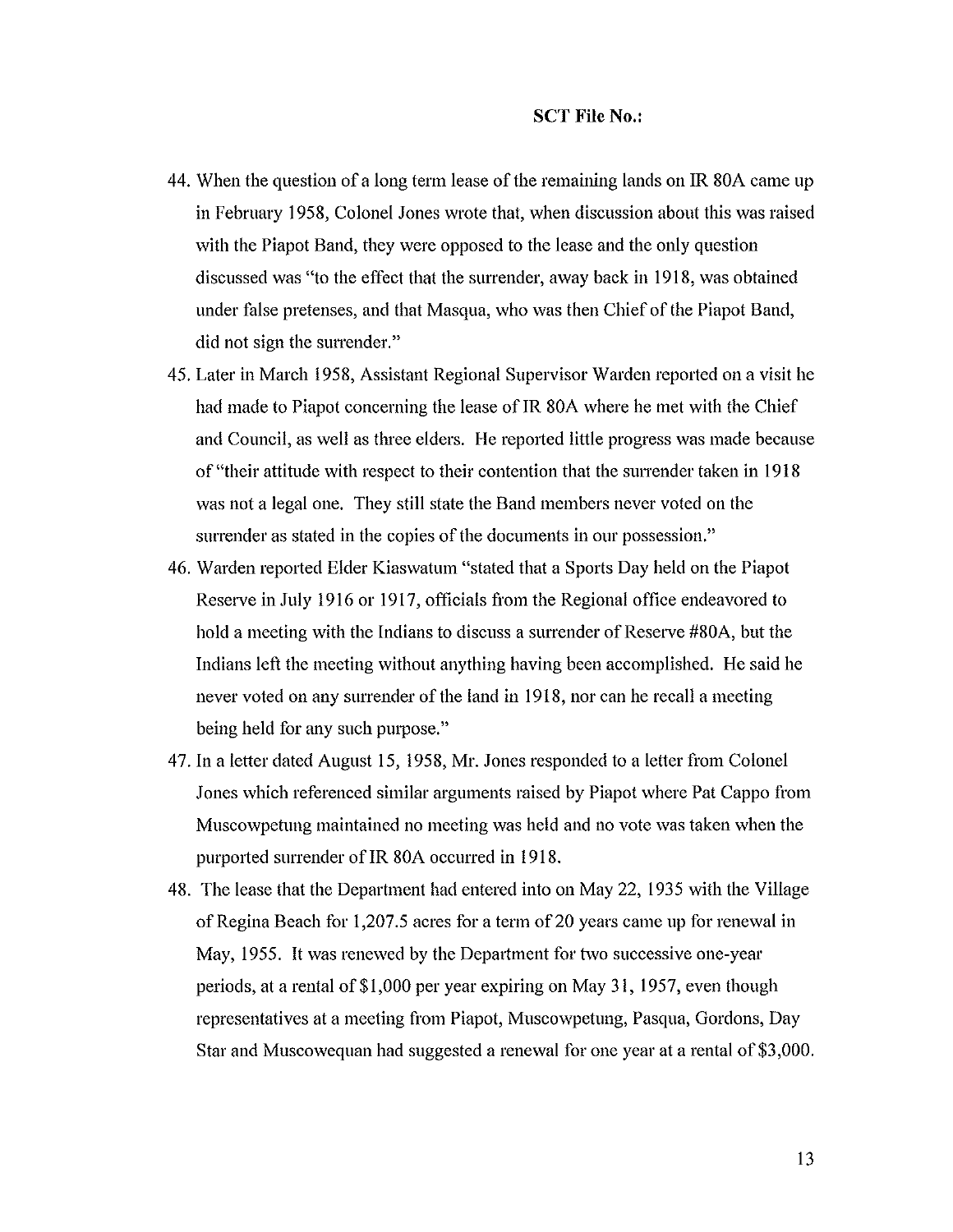- 49. The lease to the Village of Regina Beach was again renewed in 1958 for a 10-year period, expiring on March 31, 1968, at a rental of \$1 ,000 per annum, even though the bands with an interest had not reached a consensus on how to proceed. The action by the Department was justified by the Deputy Minister on the basis that "Legal authority exist for the leasing of this Reserve under a sale surrender given in 1918, without further consent from the Indians."
- 50. When the question of lease renewal came up in September 1967, Vergette, Head of Land Surveys and Titles, said legal counsel representing various Indian bands having an interest in IR 80A was challenging the surrender. But on April 30, 1968, Regional Director Clark advised the Department the several bands were in the process of developing the Kinookimaw Beach Association with the intention of leasing the land from the Department for the purpose of developing and subleasing it out in the best interest of the Indians concerned.
- 51. The Kinookimaw Beach Association was incorporated on April 21, 1970 by Poorman, Day Star, Gordon, Muskowekwan, Muscowpetung, Piapot and Pasqua. On June 23, 1971, a lease by Kinookimaw Beach Association of the sold portion of IR 80A which had been formerly leased to the Village of Regina Beach, was developed and signed by the Corporation and sent to the Minister for his signature.
- 52. By letter dated March 23, 1972, Assistant Deputy Minster Ciaccia advised that the lease of IR 80A might be *ultra vires* because the surrender of those lands was a surrender for sale not lease. He recommended that a new surrender for lease be obtained. A new surrender would also clear up any dispute regarding ownership of the reserve.
- 53. The surrender for lease was achieved by obtaining Band Council Resolutions dated June 6, 7 and 8, 1972, passed by the Councils from each of the seven Bands, requesting the surrender of IR 80A be amended to permit Her Majesty to lease the unsold portion of the reserve to the Kinookimaw Beach Association.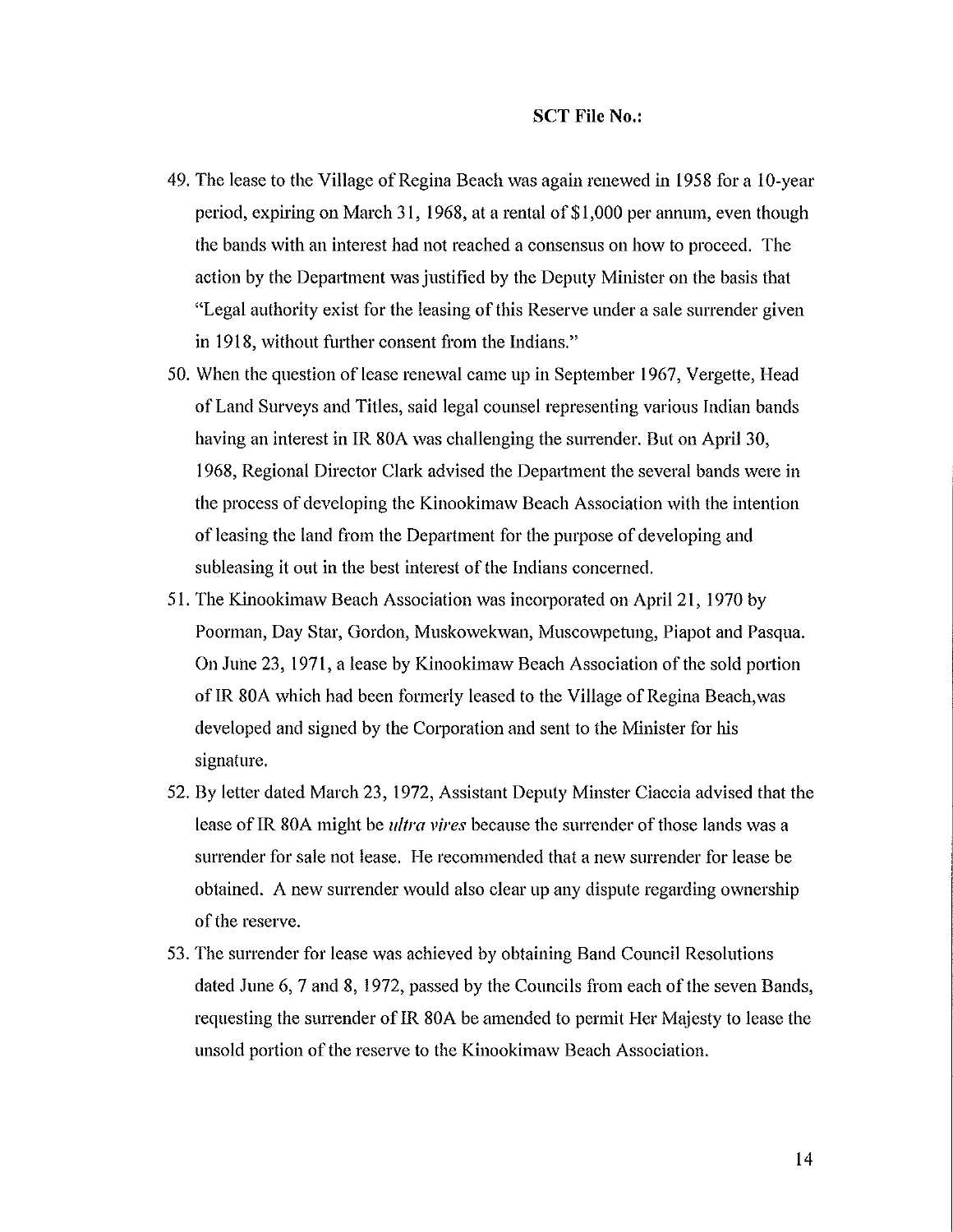This amendment to the 1918 surrender was confirmed by Order-in-Council PC-1973-1731 dated June 19, 1973.

54. On August 10, 1973, a lease was finally signed between the Department and the Kinookimaw Beach Association to commence July I, 1973 and continue until June 12,2023.

# **VI.** The Basis in Law on Which the Crown is said to have failed to meet or othenvise breached its lawful obligations.

- 55. The alleged surrender of Last Mountain Indian Reserve 80A on March 23,1918 was not obtained in compliance with the surrender provisions under s.49 of the *Indian Act*, R.S.C. 1906, c.81, namely, without approval obtained from all Indian bands who had an interest in IR 80A; without approval obtained from the eligible voting members of the signatory Indian bands who were habitual residents on or near 80A; and without compliance with the surrender provisions ofthe *Indian Act..*
- 56. The alleged surrender was not obtained in compliance with Treaty #4 which required the consent of the "Indians entitled thereto" before reserve lands could be "sold, leased or otherwise disposed of."
- 57. Canada breached its fiduciary obligation by obtaining the surrender of Last Mountain Indian Reserve 80A on March 23, 1918 which was not in the best interests of those Indian bands that had an interest in the reserve.
- 58. Canada breached its fiduciary obligation by entering into lease arrangements with third parties, contrary to terms of the surrender on March 23, 1918 of Last Mountain Indian Reserve 80A. These terms stipulated that the surrendered lands were to be held by the Crown in trust to sell.